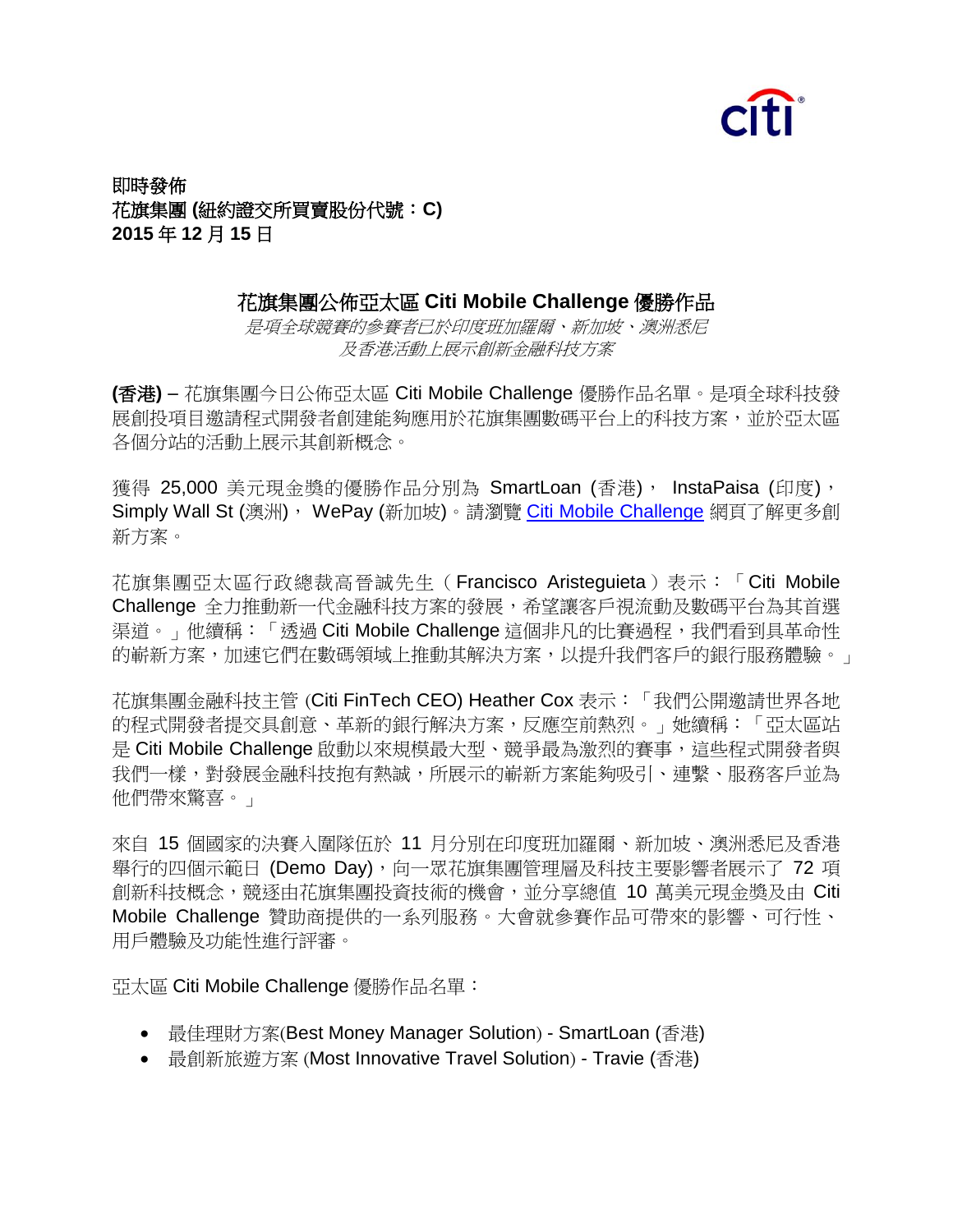- 最個人化財務管理方案 (Most Intuitive Personal Financial Management Solution CashTrack) (新加坡)
- 最變革性使用Blockchain方案(Most Transformative Use of Blockchain) Cetas (印 度)
- 最創新生產力方案 (Most Innovative Productivity Solution) Ezidox (澳洲)
- 最佳客戶忠誠度流動方案 (Best Mobile Loyalty Solution) Eztable (台灣)
- 最佳按揭流動方案 (Best Mobile Mortgage Solution) Finotek (韓國)
- 最創新貸款方案 (Most Innovative Lending Solution) InstaPaisa (印度)
- 最創新服務方案 (Most Innovative Servicing Solution) Live Ninja (美國)
- 最創新供應鏈方案 (Most Innovative Supply Chain Solution) Mindgate (印度)
- 最個人化使用大數據方案(Most Personalized Use of Big Data) Moneythor (新加 坡)
- 最佳客戶互動工具(Best Client Engagement Tool) Moxtra (印度)
- 最佳數據視像化方案(Best Data Visualization Solution) Simply Wall St (澳洲)
- 最佳認證方案 (Best Authentication Solution) SmartSign (韓國)
- 最具創意支付方案 (Most Imaginative Payment Solution) WePay (新加坡)

自這個創投項目啟動以來,花旗集團一直與多間科技及金融服務機構緊密合作。

花旗銀行環球個人銀行服務環球數碼推動計劃主管 Jorge Ruiz 表示﹕「透過亞太區 Citi Mobile Challenge,我們接觸破紀錄數目的程式開發者及初創企業,進一步擴大我們全球 金融科技網絡。」他續稱:「羅兵咸永道(PwC) 協助我們為參賽者舉辦首個特備課程 及師友計劃,並於各個示範日前,由專家親身指導活動。IBM 及多間公司則為 Citi Mobile Challenge 贊助獎項,協助這些初創企業提高知名度及其市場價值。」

Citi Mobile Challenge 贊助商獎項包括:

- IBM 選出四個 "Most Innovative Use of Bluemix"方案, 他們均可獲 IBM 提供一系 列獎項及服務。獲獎的創新方案分別是 NeoEyed、QRInno、Kutumba 及 Chiemo。
- AIA 選出兩個最佳創新方案 「Strap」及「FirstStep」, 它們的開發者各可獲贈 5,000 美元以及在 2016 年 3 月的 AIA Accelerator 示範日上展示其創新方案的機會。
- 由萬事達卡宣佈的四支獲獎隊伍,各可獲贈 [MasterCard StartPath](https://urldefense.proofpoint.com/v2/url?u=https-3A__www.startpath.com_&d=BQMFAg&c=j-EkbjBYwkAB4f8ZbVn1Fw&r=VwA-qEdrfCWSdb5EtwvR4ss229Gq1dpfzf7gGmTWdOo&m=GtEa-8woqWuUXWhdtGqWr1WyuHL6qQ-qvfVrQTcSLEY&s=lnJ9KWYDOy8q7isw3vqEl6_n87sQ6Ou5RLaLRBixUs8&e=) 於新加坡舉辦 的初創企業一星期速成培訓課程,以及 2,500 美元的開支補貼。獲獎的創新方案分 別是 NeoEyed、OnePay、Rewards Anywhere 及 Airsig。
- 安聯全球合作伙伴 (Allianz Worldwide Partners)將會向兩個最佳創新方案開發 者各頒發 5,000 美元獎金。獲獎的創新方案分別是 Moneythor 及 Chiemo。